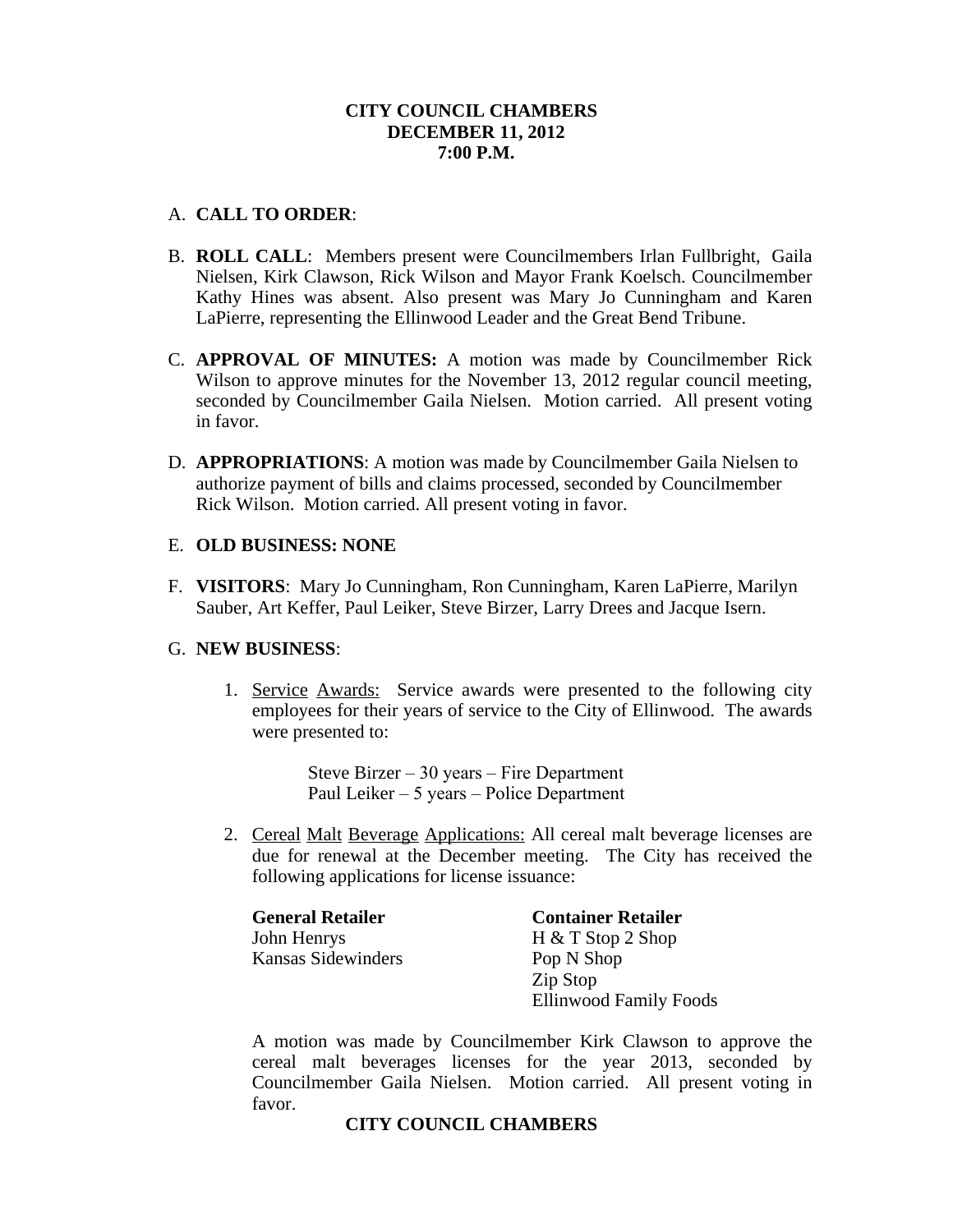#### **DECEMBER 11, 2012 7:00 P.M.**

3. Approval of Purchase of Commission on Aging Van: Presented to council was the purchase agreement from Jay Hatfield Mobility for a 2008 Chevrolet Uplander Van in the amount of \$32,000 for the Commission on Aging. The van has 32,487 miles. The Commission members and drivers have viewed the van and agree it would satisfy their needs.

If the van purchase is approved, staff recommends payment 50% from General Fund and 50% from Economic Development Fund.

A motion was made by Councilmember Rick Wilson to approve the Commission on Aging request for the van purchase in the amount of \$32,000, seconded by Councilmember Kirk Clawson. Motion carried. All present voting in favor.

4. Medicare Letter: Presented to council was a letter required for Medicare re-validation. The letter verified the City is a legally organized and existing municipality in the State of Kansas and the City owns and operates the ambulance service and is legally and financially responsible for Medicare payments.

A motion was made by Councilmember Kirk Clawson to approve the Medicare letter, seconded by Councilmember Gaila Nielsen. Motion carried. All present voting in favor.

5. Executive Session: An executive session is requested for discussion of acquisition of property. A motion was made by Councilmember Irlan Fullbright to adjourn into executive session for 15 (fifteen) minutes for discussion of acquisition of property and that the council meeting will reconvene in the council chambers, seconded by Councilmember Kirk Clawson. Motion carried. All present voting in favor. The governing body recessed into executive session at 7:45 p.m.

Meeting reconvened into regular session at 8:00 p.m. A motion was made by Councilmember Rick Wilson to adjourn into executive session for an additional 15 (fifteen) minutes for discussion of acquisition of property and that the council meeting will reconvene in the council chambers, seconded by Councilmember Gaila Nielsen. Motion carried. All present voting in favor. The governing body recessed into executive session at 8:05 p.m.

Meeting reconvened at 8:20 p.m. No action taken.

# **CITY COUNCIL CHAMBERS DECEMBER 11, 2012**